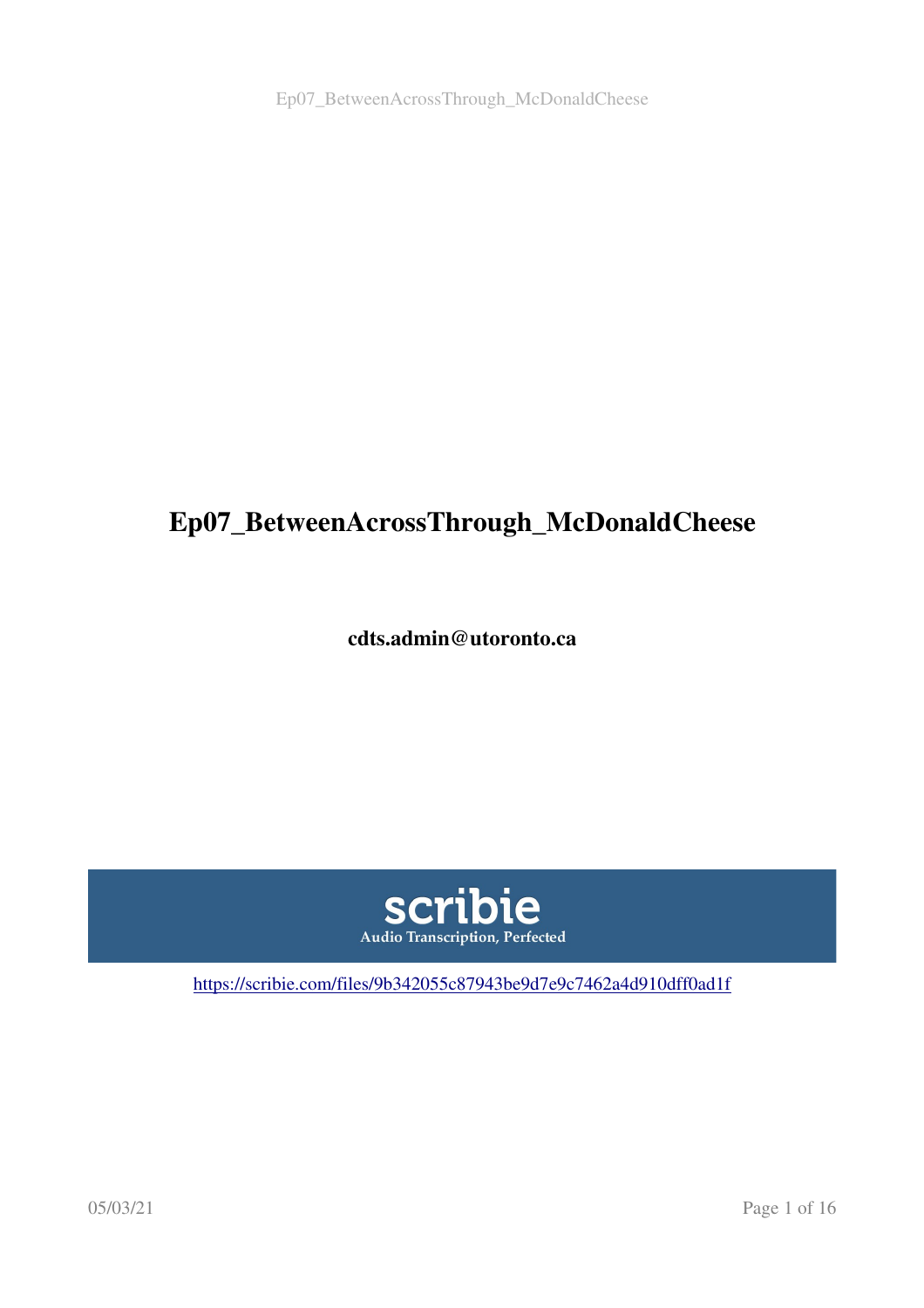# [music]

# 00:04 Speaker 1: You are listening to Between, Across, and Through.

[music]

00:22 S1: Imagine you're walking along a trendy neighborhood and among the retail stores and specialty food shops you see a cheese shop tucked away, and you think, "Hey, I like cheese." You walk in, a little bell chimes, and a fragrance engulfs your senses. And among the aisles and aisles and aisles of cheeses and jams you see labels reading Normandy, La Mancha, Somerset, and suddenly you realize, "I have no idea what I want." And maybe as your you gut clenches, you think, "I shouldn't have come in." Today, Professor Kevin Lewis O'Neil, Director for the Centre for Diaspora and Transnational Studies speaks to Professor Ken MacDonald, from the University of Toronto. They will discuss how that anxiety you feel is caused by a larger production of culture and identity. Please join us as we travel Between, Across and Through.

#### [music]

01:26 Kevin Lewis O'neil: Welcome I'm Professor Kevin Lewis O'Neil, and I'm joined by Professor Ken MacDonald. Ken, why did you decide to study cheese from a cultural perspective?

# [chuckle]

01:35 Ken McDonald: All right, so this could be a long story. I used to... Well, I still work in Northern Pakistan, in the high mountains. And there was a year when my knees had been acting up, and I'd had a climbing accident, and I realized I was gonna have to come up with the second line of research to compliment what I was doing. And so I was sitting at home, in my office one day and I kicked back and I thought, "Hey, if you had to do another line of work what would it be?" And I thought, I could see myself working in a cheese shop.

[laughter]

02:06 KO: Working in a cheese shop, yes.

02:09 KM: Or owning a cheese shop and telling stories about cheese. Cheese as always been my favorite foods. So I sat back and I thought, "You know, I wonder what a cultural anthropology or cultural geography of cheese would look like." So yeah, I did what we academics do, did the literature search online, there was next to nothing. And I thought, this is fascinating because now I work on wine, there's tons of stuff on wine. And there was lots on bread, there was literature on certain food staples but there was next to nothing on cheese. And I thought to myself, "This is weird." Like, "Why is there nothing on cheese? It's such a staple in so many parts of the world." And one of the things that twigged me off is I had been in Northern Pakistan, and I was sitting in this small hotel, in this small market town, and it's a big climbing scene, because the villages I work in are around K2. So there was this Italian climber and his Swiss wife, and the Italian climber was from Lecco, I think, and his swiss wife was from some alp in Switzerland. [chuckle]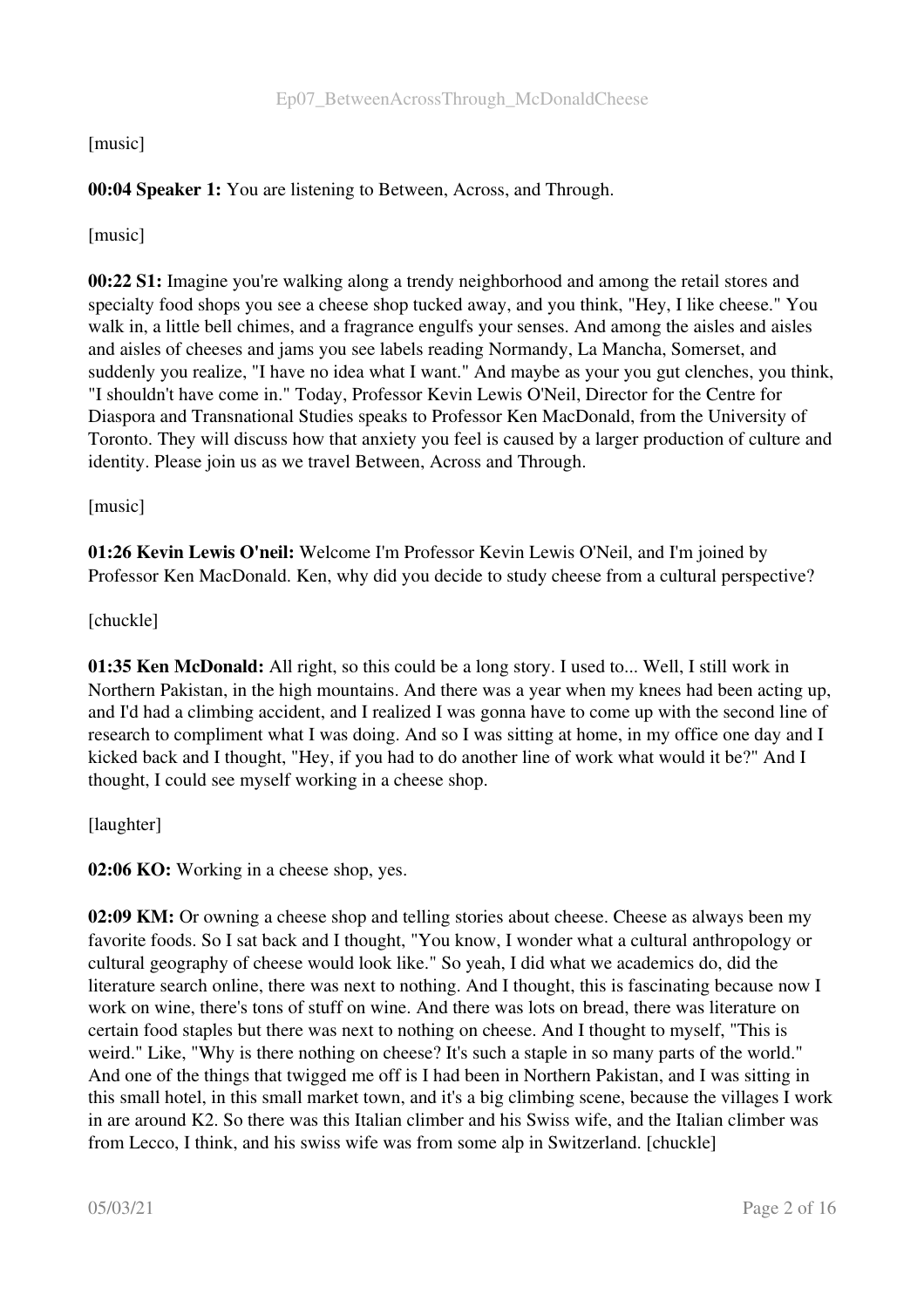## 03:08 KO: Yeah.

03:08 KM: And we started talking about cheese, and the Italian guy go, "If you're interested in cheese, you gotta come visit me in Lecco. We'll go, we'll have some amazing cheese." And his swiss wife peeks up and says, "You Italians what do you know about cheese? You wanna have good cheese, you come to Switzerland." And they started getting into an argument about this and I thought, "You know what, you two have got problems bigger than cheese." But the argument about cheese was serious, and it was a twig that... This was... Here's an object, a cultural object that is very specifically something embroiled in the relations between people, place, nature and tradition. And I thought, "This is fascinating, what a fantastic thing to research."

03:51 KO: And so, what have you found in terms of cheese's contribution to the production of identity?

**03:58 KM:** Probably exactly that. That they're... To reproduce the idea of tradition you need some manifestation of it, some materialization of it, and one of those materializations is food. And when we think about food and tradition particularly in relation to the connection between identity and place, the one thing that... I mean, there's multiple things that we consume, but the one thing that we consume, that is undeniably or undeniably becomes part of us is food. We ingest it, it becomes part of our material substance. And there is something about cheese that connects the land to a way of life to institutions that govern the land to bodies of practical knowledge that you use to manage the land and nature. It sort of captures all of the aspects of living within a particular place. And it's an object that you can both point to, as expressive of that place and an identity of that place, and an object that you can actually sensorially experience that place, either through aroma or through taste, it provides a trigger to take you to a particular place.

**05:19 KM:** So, it's a classic kind of diasporic tale in a sense that it's an object that becomes more important when you're out of place than when you're in. When you're in place, it's one of those kind of taken for granted qualities of where you live, and who you are, but when you leave that place and no longer have steady access to something like a piece of something that seems as simple as a piece of cheese, it becomes an aspect of sensorial connection to that place. And a more important aspect in defining who you are, or your ability to consume it.

06:00 KO: And so then the cheese shop you mentioned earlier must be such a critically important part of this process in terms of place and communication and experience?

06:00 KM: Yeah, yeah, it's remarkable. It's remarkable in a lot of different ways. So one of the things that I'm interested in when I think about cheese is the formation of transnational cultural economies. So how is meaning and value produced around a cultural object? In other words, an object that is produced through a body of knowledge and skill that belongs in a particular place to a particular group of people. What happens to that object when it travels through space from a site of familiarity to a site of unfamiliarity and lands in a cheese shop in a place like Toronto where we've got a diverse population? So people like me who grew up lower middle class, parents brought kraft cheddar Kraft cheese slices [laughter]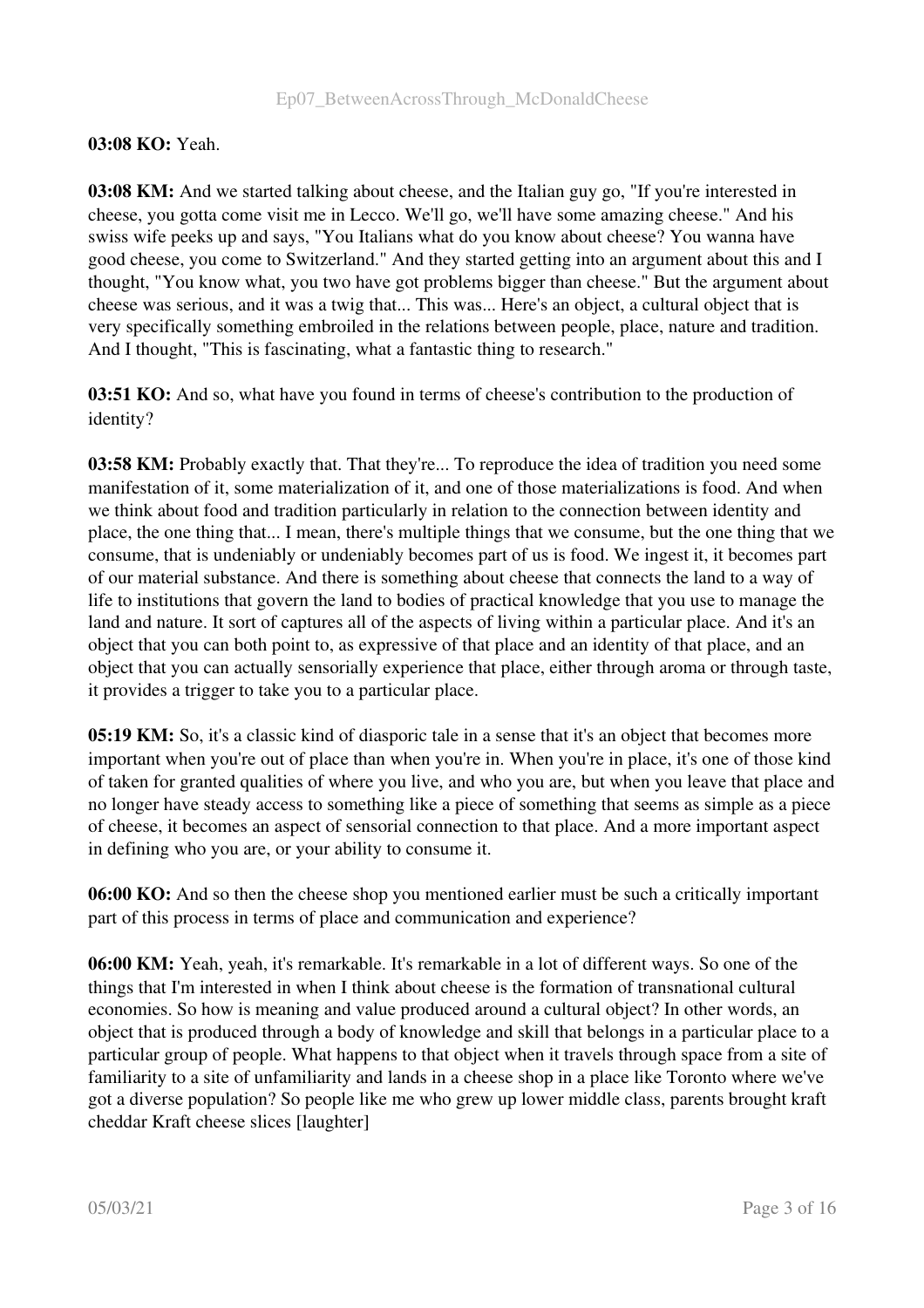07:01 KO: No, Kraft is probably the kind of constant experience, at least the North American experience of over-the-counter cheese.

07:07 KM: Absolutely, which is, in many ways, weird because particularly Ontario, there's a strong history of cheese factories where for the better part of the early 20th century, we were exporting very good cheese to Britain, very good cheddar. And that's about all that was made. Anyway, so I think about the cheese shop now, and people like me will go in there and it is a mediated experience. In other words, there's a glass counter that separates you from the cheese, there's cheese on shelves, on racks, there's somebody in a white coat behind the counter that will cheese... Call themselves something like a cheese monger.

07:45 KO: Yeah. And this is entirely different than just racks of bags of cheese at the local supermarket.

07:50 KM: Yeah. Well, and it's entirely different than what you would encounter sometimes, depending on where you are in France. So you could go into an Intermarche and I just got back from Toulouse and Toulouse and buy all of the French cheeses they would find in The Cheese Shop in Toronto. You can go into a cheese... Especially a cheese shop in France, a fromagerie, and you would find more local cheeses of the region or fresh cheeses. So there are sort of upper scale cheese shops, but you can go into a regular grocery store and buy a good cheese. But if you go into a cheese shop in Toronto, certain magical things happen. One is that you realize you're in a transnational city because you get cheeses from Germany, from Italy, from France, from Britain, from Canada. If you go to France, you will get French cheese. If you go to Germany, you'll largely get German cheese except Germans will say, "Well, the French make the best cheese. So we'll bring in some brie or some... " Right? Go to Northern Italy, go to the Piemonte, all you will get is Italian cheese.

**08:53 KM:** So the remarkable thing about Toronto is you can get a diversity of cheeses, which means that if you are... Let's say you're an Italian immigrant and you immigrated from, I don't know, somewhere in the Piemonte in 1956 and you came to Canada, you can go into a cheese shop in Toronto and find some cheeses that you're familiar with. And you can say to the cheese monger, "Could you find me this?" I went into a cheese shop... This was years ago now, but part of what I do in this work is hanging out in cheese shops so you get to know people. But I went into this cheese shop, and the guy behind the counter says to me, "You gotta try this cheese. You'll hate it." "You're gonna give me a cheese I'll hate?" He says, "You gotta try it." So he pulls out this cheese, and it is a green mold cheese. It was like a blue cheese, except the mold was green instead of blue. And he gave it to me, and he was right. It was atrocious, it was bitter, it was salty, it was... Oh, my God. I had a repulsive reaction to it, and he laughed as he watched my face. I said, "Where did you get this?"

09:57 KM: And he tells me this tale of this cheese coming from this very particular part of Italy, and that there's a small population in Toronto from this community, and that they had asked if he could find this cheese for them. It's a statement of the way in which we learn taste. In other words, all I can think of is that the only way you could enjoy a cheese like that is if you had been eating it from the moment you were born. And this became a defining feature of how your taste profile was formed. And that you may enjoy other cheeses, but this is the cheese you love.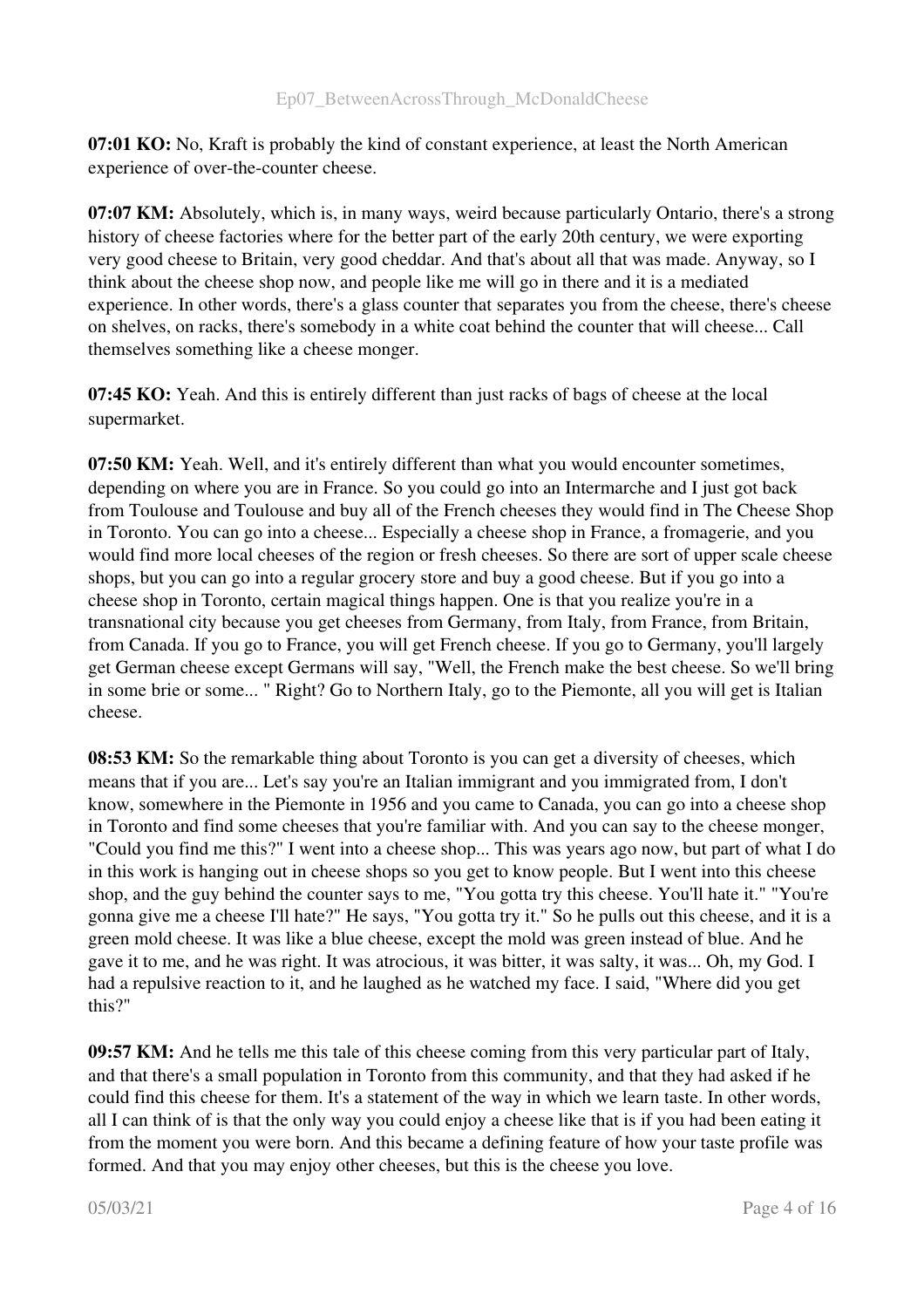10:34 KO: But when talking about taste you, in The Cheese Shop, we have this vision of... For example, yourself, a very knowledgeable, not just scholar, but consumer of cheese. I can imagine cheese shops being really anxiety provoking also in an incredibly anxious space if you don't know your taste or what tastes might look or feel like.

11:00 KM: Yeah. That's the flip side of the story that I just told is that we're used to purchasing food in environments in which you can read about the project and go into a grocery store or flip a box of cornflakes around and read what cornflakes are, some made-up history of cornflakes, or the nutritional status of cornflakes. But again, this cheese shop is a mediated experience. And hanging out there, you'll see people come in, usually people like me and a fellow or the woman behind the counter will say, "Can I help you?" And there will be this awkward silence of about maybe five seconds. And that's the moment... That was just about five seconds.

# 11:50 KO: Yes.

11:50 KM: So that's the moment at which somebody will say, "Got any old cheddar?" which is Canadian for cheese, right? It's like saying, "You got any cheese?"

# 11:58 KO: Right.

11:58 KM: So part of what's going on there is a recognition that you don't know what to ask for because you can't reach out and touch the object, and flip it around and read what it is. And that in admitting that you don't know what to ask for, there's an admission of a particular form of class ignorance. In other words, we associate class position with both the consumption of and the knowledge of particular kinds of products. So over time, cheese, particularly good cheese, has become kind of an objective class status. And there's a particular history to that, where if we think about cheese historically, cheese in place, cheese in its site of production. So let's say institute's cheese was nothing special to people. People understood how it was made, they made it themselves, they ate it themselves, it was a mechanism for storing protein over the winter over a couple of years, and you take the nutritional value of milk, and you just consolidate it and store it in the form of cheese.

13:08 KM: But at a particular moment in European history, there is only really one group that can command a diversity of cheese, and that's an aristocracy. If you're in France and you belong to the aristocracy you can literally, in the 18th century, command that a diversity of cheeses be brought to you and you can consume those cheeses or provide those cheeses to your guests. And if we look at cheddar in Britain, most of the cheddar produced in Britain before the dawn of modern transport was shipped to the French court, and it was consumed by either the English court or the French court. So there was this attachment of the consumption not necessarily of cheese, but of diversity by a nobility, but that conferred status on cheese. So cheese, then, becomes an object through which you can engage in class transcendence through consumption. So if you walk into a cheese shop and somebody says, "What can he get you?" Kind of intuitively, if I admit an ignorance of this, I'm admitting a class position.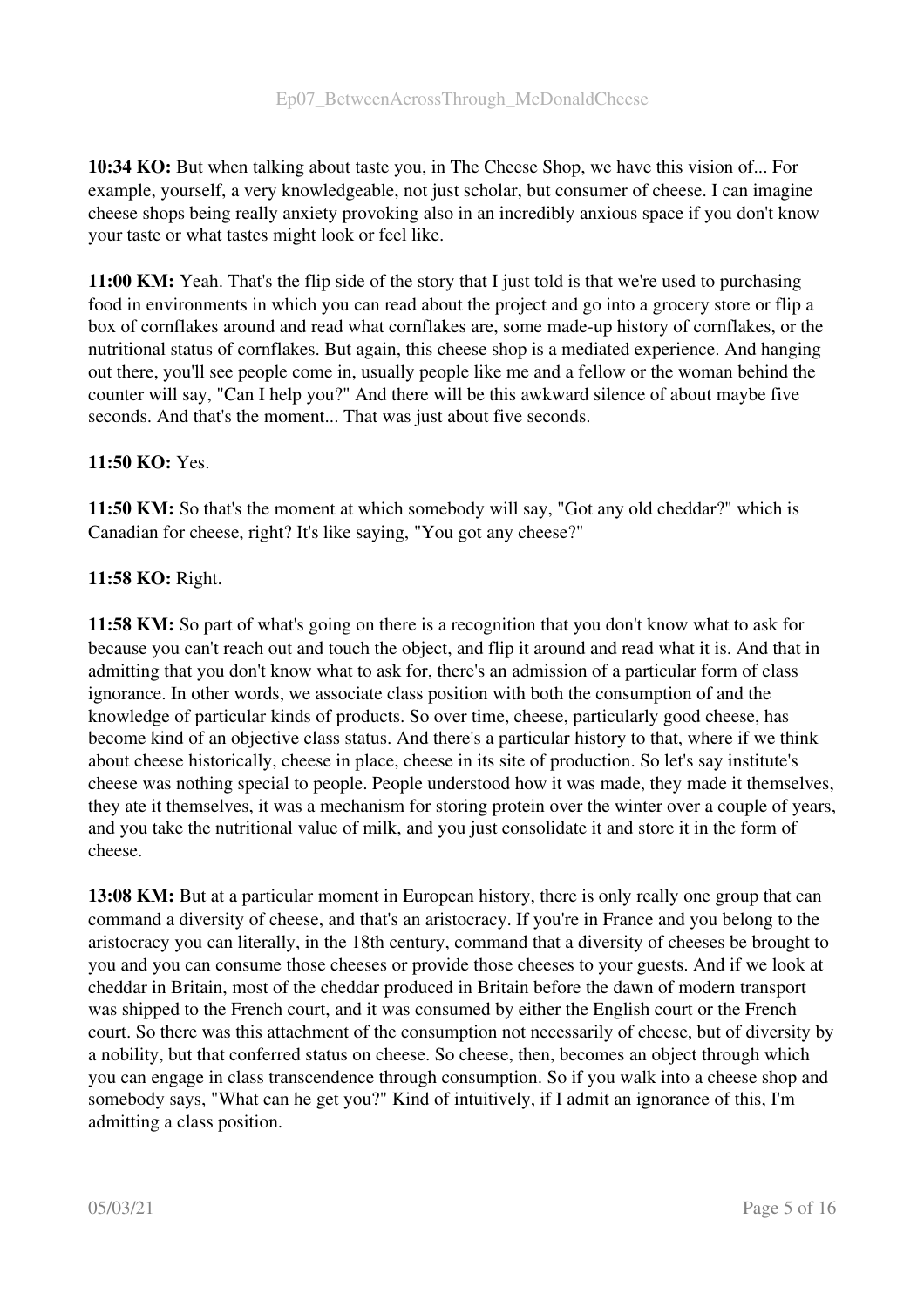#### 14:16 KO: It's an aristocratic question in a sense.

14:17 KM: Absolutely. Right. Yeah, it is in many ways. So your fallback is, "I'll just give them what I know." "You got any old cheddar?" This is probably... It's total speculation, but pretending that I came in here to buy cheddar. And then if you see a good cheesemonger, a good cheesemonger will know that cheese is this object that produces anxiety in some people. And if, for example, I am in the cheese shop, and they're offering a sample of cheese to me, and you should always taste your cheese before you buy it, that they will also offer a piece of cheese to someone right next to me who's waiting, waiting their turn. And they'll say, "Here, try a piece of this." And when they're finished with me, they might turn to that person and say, "So did you like that?" And the person would say, "Nah, nah, not so much." "Well, what didn't you like about it?" Or, "Yeah, that was great."

15:09 KM: And, "Oh, what did you like about it?" And in doing that, they reduce the level of anxiety. So the person doesn't have to identify what it is that they're looking for as a name of a cheese or as a type of a cheese, they can begin to focus on qualities. "Oh, well, it was really creamy," or, "It tasted like nuts," or, "I really liked the saltiness or the tanginess. It was amazing," or, "I liked that texture. It just melted in your mouth." They can begin to focus on qualities that we're all familiar with. Qualities don't require knowledge. It's not this kind of artifactual thing that you can point to. Qualities are something that you enjoy. And then the cheesemonger can say, "Oh, you should try this," or, "You should try this," and enhance sales in doing that.

15:53 KO: So it's this... Is that the process of just tasting where people gain the cultural capital to navigate a cheese shop more confidently?

16:00 KM: Yeah, partially. It's knowledge-building in a sense. So again, as part of the research that I do, I've taken these maitre-fromagier classes which are like working toward the similar status with cheese as a sommelier would have with wine. And what you acquire in those classes is exactly to have the ability to navigate your way through. So as a sommelier learns how to approach wine, a maitre-fromagier learns how to approach cheese. So you would describe the appearance of the cheese with the particular nomenclature, you would describe the texture of the cheese as you break it open, and describe the rind of the cheese. So you would break down these properties of the cheese in terms of appearance, texture, aroma, flavor. You've got these broad categories. And then within each of those categories, you have a register. You've got a vocabulary, prepared vocabulary. And part of what a course like that does is it disciplines your palate to that vocabulary. So a classic story that I recite is the first class I went to. And ironically, they start you off with bad cheese. So I'm thinking, "Why am I eating bad cheese?"

17:28 KO: What is bad cheese?

17:29 KM: I don't know.

17:30 KO: A Kraft single.

17:31 KM: Emmental from No Frills. [laughter]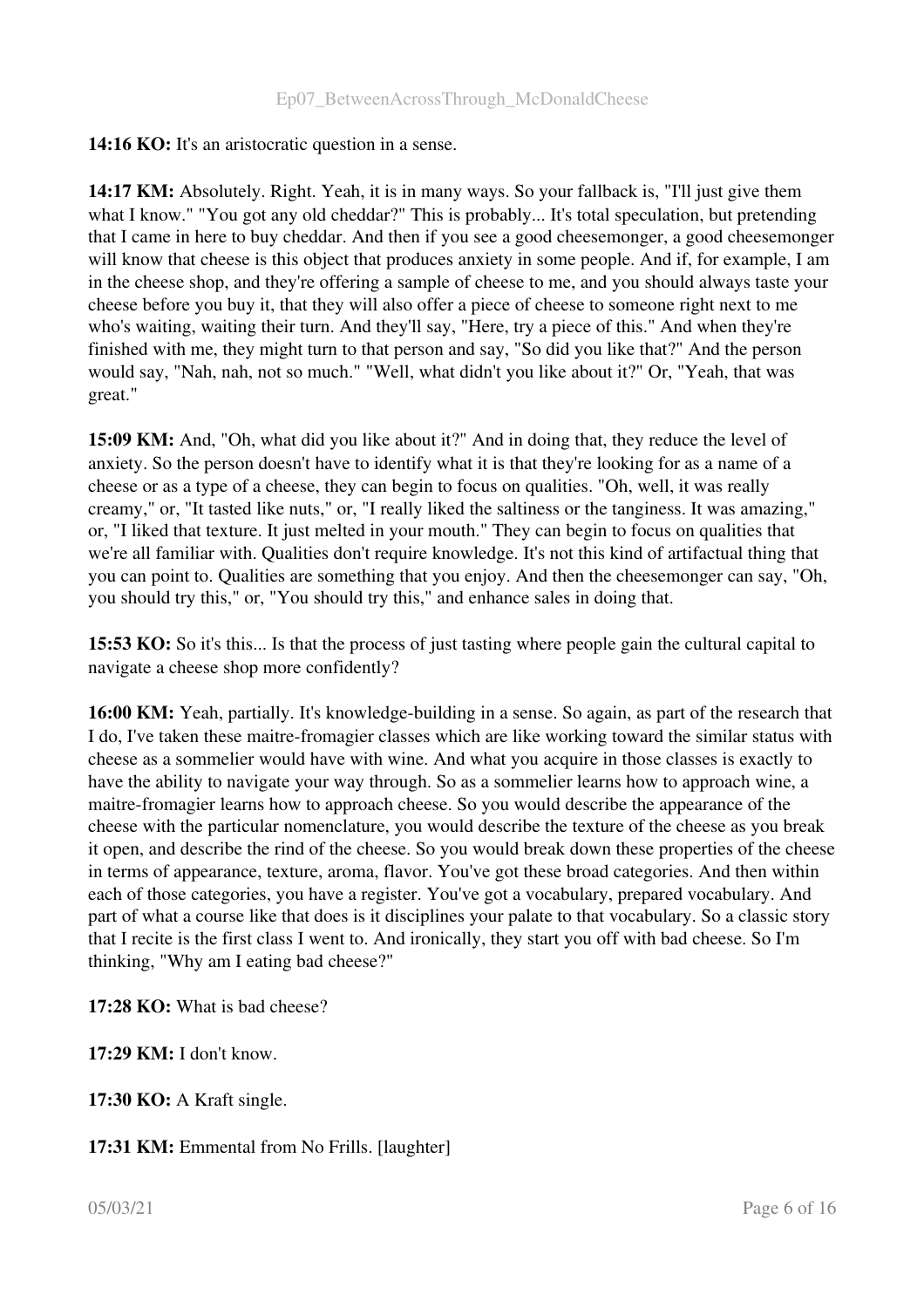# 17:32 KO: All right. Okay.

17:35 KM: And I think that's actually what they gave us, but... And so you're given a benchmark in essence. And I'm thinking, "Well, if everybody in this class is like me, we don't need a benchmark 'cause this is what we've been eating all our lives," or, "This is what we grew up with." Maybe we've kind of graduated out of that, but that's where they start. So on a plate, around comes a piece of some variety of Swiss cheese, a no-name variety of what we have historically called Swiss cheese, which as Swiss would say is nothing like Swiss cheese. And we begin to approach this cheese. So one of the things that you'll do is describe its appearance, and then it's texture.

18:15 KM: And to describe a texture, basically you're breaking a piece of cheese apart. And if you take a piece of Emmental from No Frills, it doesn't break. It bends. It's like a piece of rubber. So the instructors, "So how would we describe the texture of this cheese?" And within an instant, rubbery pops into my head. But I'm supposedly there to observe, so I bite my tongue and just wait. And a couple of seconds later, a woman across the table says, "Well, it's kind of rubbery." And the instructor stops and says, "Hmm, rubbery. Mm-mm. Rubbery, that's not really a word we would use to describe cheese. Can you think of another term that might describe this texture?" A few seconds of silence, and then some guy puts up his hand and says, "Elastic?" "Elastic. Yes, yes, that's a very good one." You think, "What is the difference between rubbery and elastic?" And yet, elastic is on the register and rubbery isn't. So you've got that distinction between terminology and a course that's structured to produce a standardization of a register so that no matter where you go, that same register will be applied.

19:37 KO: You've mentioned a few times how one approaches cheese. Can you talk to us a little bit about that language of approach?

19:44 KM: Sure, so again the parallel here is wine. So if you think about going to a wine tasting, engaging in a cheese tasting is the same thing. That there are a number of steps that you go through before you actually consume this piece of cheese. So if you and I are at home, or if you come to my house and I offer you some cheese, we sit down and we eat some cheese, we don't approach the cheese. But if you're in a formal tasting there are these ritualistic steps that you go through in a particular order. So it is the appearance, it is the texture, it is the aroma and then finally, it is the taste. So that notion of actually approaching the cheese, and going through these ritualistic steps of behavior. And I can remember being at a cheese tasting in Italy in the Piemonte, and there was, and this was a slow food event. So slow food is this movement that seeks to both stabilize, if not resurrect, the production of traditional products, rural products, and they've got a very strong focus on cheese.

20:57 KM: Anyway so we're in this tasting and it's with four producers were there who were very, very small scale made cheese in the hills in Northern Italy. And then there was a moderator and then a so-called expert. And the expert is running us through this tasting and at the end, articulating the qualities of these cheeses. And then you could see this grizzled old guy at the end of the line, he's got a leather hat on, you can tell he's been up in the hills all his life. He's about 70, his face is leathered. And the expert looks at him and says, "But of course that's just my palate. And of course, we all have different palates. But this is your cheese. What would you think?" And the guy, the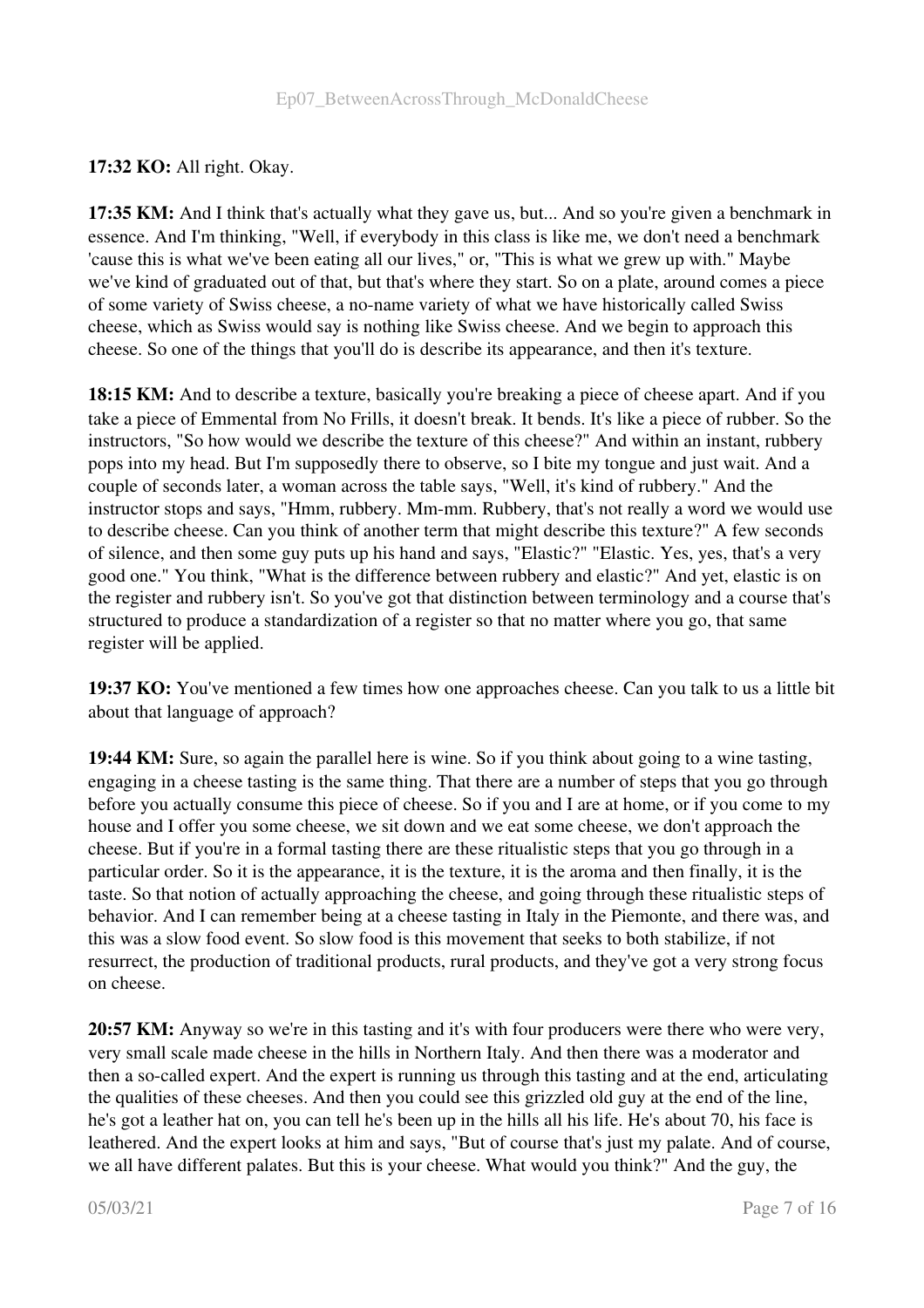grizzled old guy, turns to the expert and he just looks at him, he says, "Sir, your words overwhelm me." [laughter] And it was like this very polite, "F you," to this expert. It was like, "What is this BS that you're spouting?"

22:00 KO: That's funny, and that... But the approach also implies a kind of intimacy that this older gentleman may not have recognized.

22:10 KM: Well or it in practice is a mode of taking an object that really is like what? Nothing more than coagulated milk with knowledge and practice applied to it, so that cheeses are differentiated and turning it into something more than that. Producing a meaning for it and generating forms of practice that give it or that stabilize a class position. That produce it as an object with both cultural value, but also with class value, so that if you go into a restaurant, good restaurant in Toronto and the cheese tray comes around and there'll be like little slivers of this, or little slivers of that, and the maitre-fromagier explaining what they are. Going to a good restaurant in France, they'll just bring a cheese plate. Right?

23:08 KM: There's no elaborate kind of performance around it, it's just part of a meal. So again, part of what's happening in that emergence of a cheese tasting is a way to generate value for this cultural object that it doesn't otherwise have. And part of it is looking back to a mythical European past of orticature, this idea that the Europeans have eaten well, which is, of course nonsense. Europeans haven't always eaten well. We can point to all sorts of scourges and famines and diseases and malnutrition and... I mean, the aristocracy in Europe always ate well. But it wasn't until modernity, or the emergence of contemporary modern period of transportation, primarily the rail network in France, that you began to get frequent regular deliveries of cheese from all over the country into cities like Paris or Lyon, wherever. And then the education of a populous that had to learn what these cheeses were. So in Paris, there was Pierre Andrieu. And Pierre Andrieu in the early 1900s, 1910s, 1920s was running tasting salons for people in Paris so that they could taste the product of the country. They didn't already know this stuff. He was providing them with tastings of these, what now we think of as regional products, so that they could recognize them and go into a shop and ask for them by name.

24:47 KO: It seems like this regional flavor or this construction of identity and cultural capital, seems supremely dependent on transnationalism, on the potential for movement and connection across borders.

25:01 KM: Oh, absolutely, yeah. And if you think about cheese, and on the one hand it gets produced as national. So if you say cheddar you think, at least Canadians would think Canadian or Canada, and Brits might think somerset or something like that. If you say pecorino, people think Italy, if you say Camembert, people think France. So there are certain cheeses that become emblematic of the nation, that fit into the ideology of the nation. But they only take on, in many ways, that national importance when people step outside of the nation and look back upon it, right? So that's when that idea of particular cheeses, as important regionally or nationally, actually assume or take on enhanced cultural value and national value, is from that external perspective. So yeah, they did and then it's very much a demonstration of the way in which a cultural object assumes a value largely through its transnational context.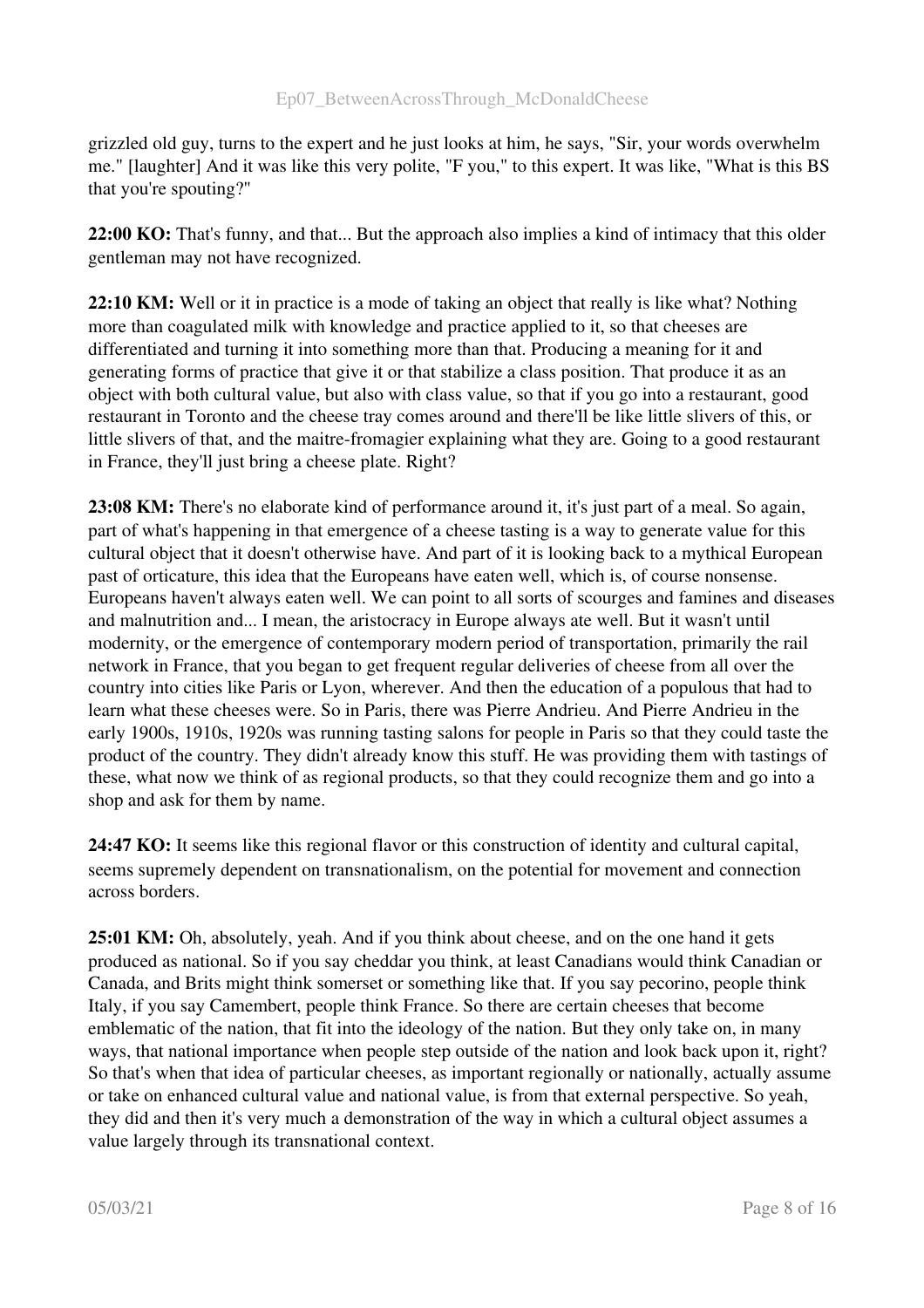25:39 KO: Because you cannot appreciate the distinction or the quality of an Italian cheese until you also have access to a cheese from France, for example.

25:39 KM: Yeah. So you've got some comparative basis. So and that's... That, in many ways, is the incredible delight of living in a city like Toronto when it comes to cheese, or more specifically New York. So in Canada we have these regulations.

25:39 KO: I feel like there was an undercutting of Toronto right there. We're very sensitive to that.

[laughter]

26:39 KM: Well, we have these ridiculous... Well, they're not ridiculous. There's historical grounds for quota restrictions in Canada, but we have, in terms of what's potentially available in terms of cheese in this country, we have a very limited selection. Whereas if you go to New York, you get a much wider range of what's available. You go to the Bedford Street Cheese Shop, or go to Murray's, or some of these iconic places in New York, you'll get a much better selection than you do in Toronto, which, historically, there's been a reason for regulations to protect the well-being of dairy farmers in this country, but they definitely have inhibited the production of what we would think of as good cheese, with exception of Quebec. Quebec is just doing amazing things with cheese.

27:27 KO: These kinds of regulations in terms of the distribution of cheese, or the sale of cheese in different countries, that must set up the capacity for cultural capital. So for example, does knowledge about cheese in, for example, Italy, have the same kind of cache as it does here in Toronto, or in New York, where you potentially could have a greater kind of access to different kinds of cheeses?

27:52 KM: Yeah, I don't think so. One of the things that happens again, in the production of a transnational cultural economy is that space for the creation of value is produced through that distinction between what people are familiar with and what people are unfamiliar with. So if you grew up in a particular region of Italy, you know the cheeses of that region, or you know a good part of the cheeses of the nation. In many ways, they're not that important to you. I can't think of people who are specific experts in cheese in France. People run cheese shops, people become wellknown for their cheese shops, but it's not like you read the newspaper and there's a weekly column on this week's cheese, whereas that's all over North America now.

# 28:32 KO: No. No. I see.

28:33 KM: Now we've got magazines devoted to cheese. It's become, on the one hand, it's become part of the whole of foodie culture that has emerged and cheese has been kind of in-slotted into that and given a profile within it. But on the other hand, there is a way in which narrative becomes important for mediation. So within a restructured politics of production, distribution and consumption in which people are focused on the local, or the locale, or...

29:08 KO: The traditional.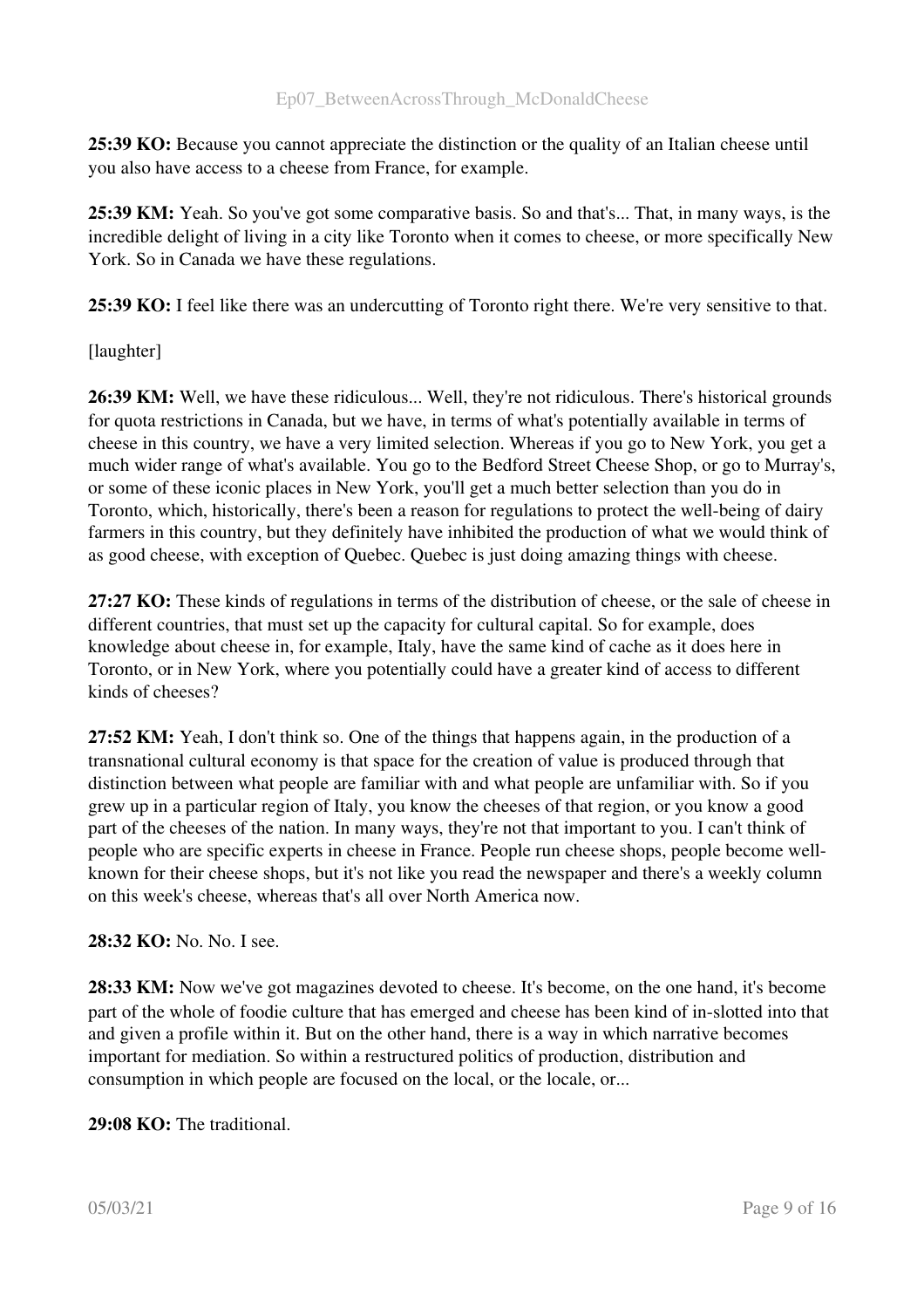29:09 KM: The tradition, the environmental dimensions of production and distribution. People want a narrative around something like cheese, which is an expensive object. So narratives get produced and you need people to produce those narratives. So one of the things that happens in that space between familiarity and unfamiliarity, is the emergence of the connoisseur. And not simply the connoisseur, but the connoisseur expert who also becomes perhaps a media spokesperson, or an author of a book that will guide you into the world of cheese. So there is this way in which that space between familiarity and unfamiliarity, not only creates potential value for the cheese, it creates potential value for the mediator and also creates potential value for the consumer because the consumer can then take on the status of bearing that knowledge and, I don't know, having a party and sharing it with their friends, or starting a small business, putting on cheese tastings for corporate entities, or corporate Christmas parties. So there's all kinds of room for value in there, but the mediator and the connoisseur step up. One of the things that struck me when I started out on this research is the relative absence of ethnographic studies of connoisseurs and connoisseurship. I thought they play such an important role in the mediation and production of value, and yet anthropologically, we really haven't paid much attention to that, the role of the connoisseur in capitalism. It's remarkable.

30:44 KO: Well, this reminds me of mid to early 20th century etiquette manuals amid industrialization in North America, that you had this rising middle class with access to free time, and to new ways to consume, and absolutely anxious about how to host a dinner party. And I always teach this material as very foreign. Anything from where to put the fork, to when to introduce the dessert, etcetera. But it seems like this kind of anxiety, this class anxiety is alive and well, and people are really hungry to class up.

31:19 KM: Yeah, absolutely. And that's all... Well, all is a long word. [laughter] That is important in the history of food in general, that food has become one way in which class transcendence becomes possible. Well, there are, as you say, there are modes of eating and eating practices that are part and parcel of class distinction, but there are also types of food that are part and parcel of class distinction, and learning those foods and learning how to consume those foods, is markedly important in that exercise of class transcendence. It's striking in a way, because, I don't know, you go home and you open the cooler door in your fridge, and you haul out a block of cheese, and take out a knife and you cut off a hunk and you toss it down your throat. And then you'll have a party, and you lay it out on this lovely cheese board with cranberries sprinkled around.

[laughter]

# 32:15 KO: With...

**32:16 KM:** It's exactly the same object, right? But it's a completely different performance. So cheese is playing markedly different roles.

32:25 KO: And even within the context of the ritualistic performance at the dinner party, you've spotted two, at least pre-divergent narratives of the traditional, but also the foreign or the European, that both seem to have a certain kind of cultural capital in this context, but people in the know are supposed to shuttle between the two or prize them differently or similarly?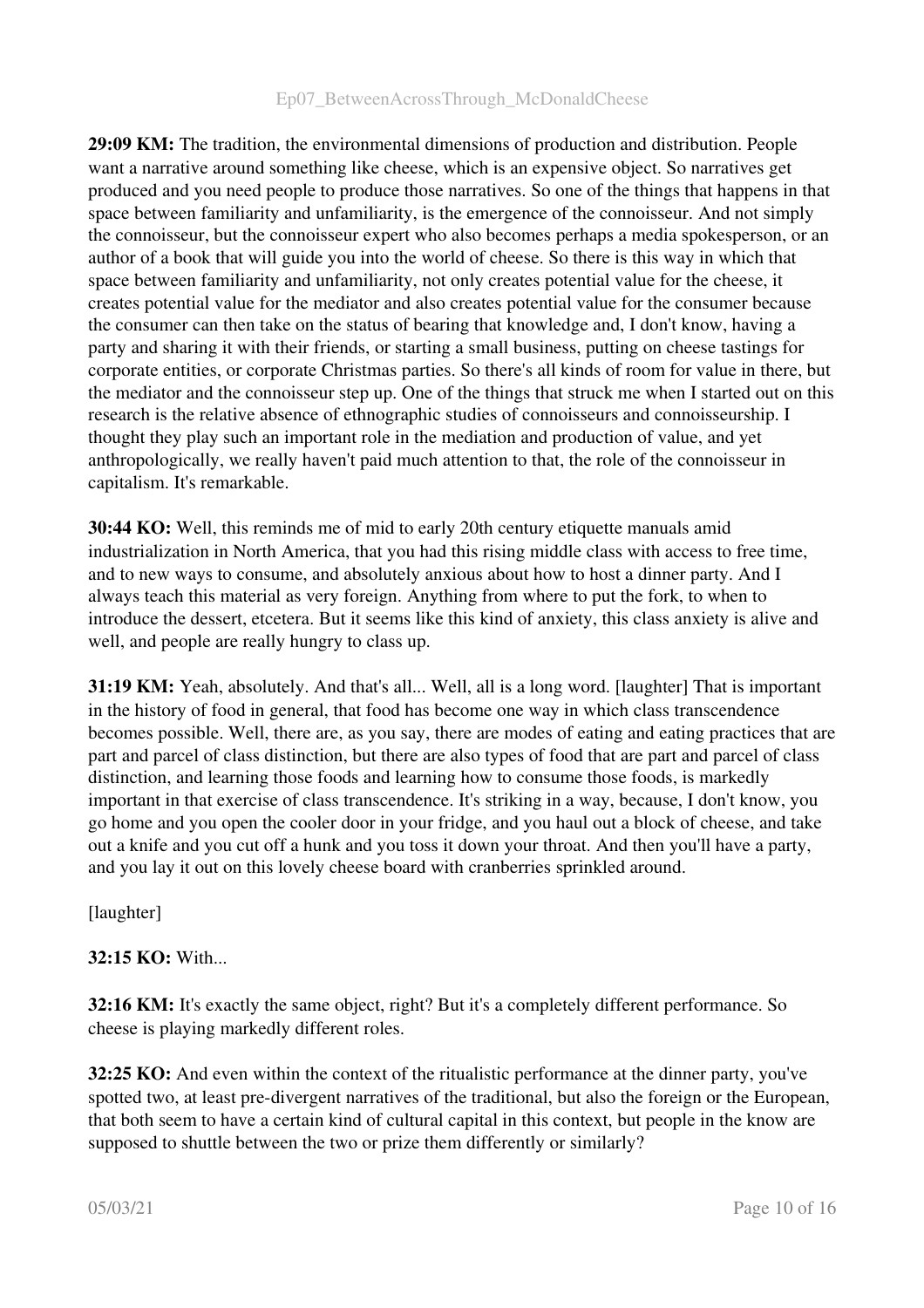32:37 KM: Yeah, shuttle between the two, but one is more... One is much more "domestic" and it's in a privatized space, and the other is much more performative and demonstrative of our class position, right?

33:05 KO: Which one's which? So the two different kinds of cheeses that seem to be able to construct identity and gain, a lot of people have access to a higher kind of class status is either something incredibly local or terribly foreign.

33:20 KM: Right, right right, yeah. If we think about that distinction and especially in the context of the local, I think one of the things that happens with the fetishization of the local, especially in terms of the politics of production and distribution is that local gets confused with locale, that what is local does not necessarily mean it exists within a particular radius of a particular site, but it gets translated into this object comes from this locale and we can describe that locale as local because it's rural, because it's a small village, because there are only 30 farmers producing this cheese in that region, around that village. And they never mind the fact that the cheese might have to travel 5000 kilometers to get here, but it's that sort of equation of locale and local that I think aligns those two politics such that something can be simultaneously "local" and foreign, right? That, so it's like this double whammy of value creation, if you like. You can satisfy the kind of concern with the local and this is partially the riff that slow food plays on. You can satisfy the concern with the local and the traditional by understanding, not so much the relations of production, but the practices of production.

**34:55 KM:** So then this again, is the importance of a narrative. If you have a narrative that tells you that this cheese is being produced by, and I don't know, it's Juan Carlo and Juan Carlo and his family have been making this cheese for 150 years in this particular location, using the same breed of sheep, with the same equipment, with you've got...

35:17 KO: It's essentially the same sheep.

# 35:19 KM: Oh.

35:19 KO: Right, somehow that's really important.

35:20 KM: It's, well...

35:22 KO: Yeah, yeah.

35:22 KM: Strangely enough. [chuckle]

35:23 KO: Sure, I can believe it.

35:24 KM: As long as leave blackheads, we're good to go.

35:27 KO: Right.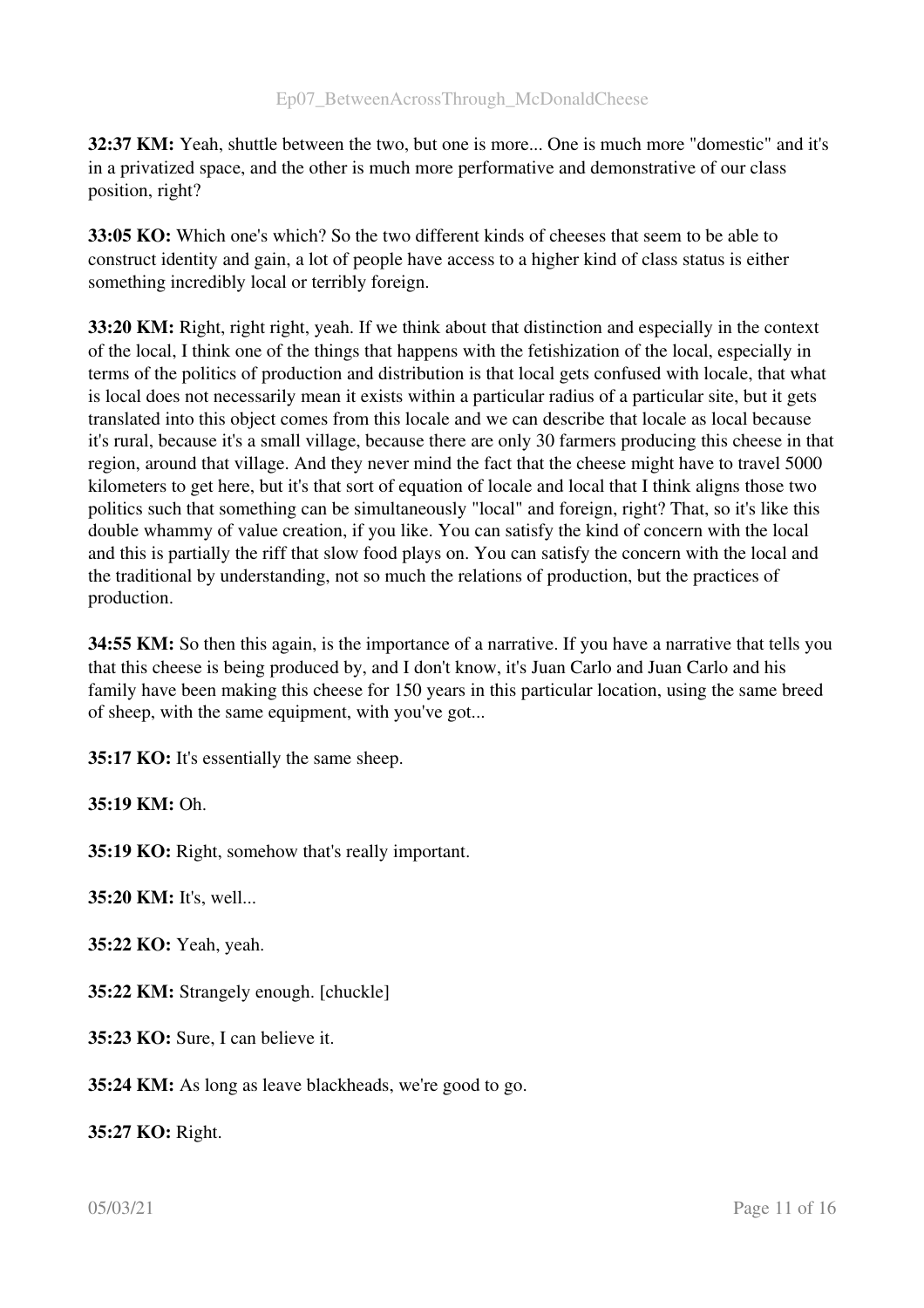# Ep07\_BetweenAcrossThrough\_McDonaldCheese

35:28 KM: Anyway, so that story is what helps to localize that particular cheese, even though it's from the Pyrenees, right? So, it's distant but it's simultaneously local in a strange way that those two things become conflated, so that it retains that kind of exoticness of coming from a distant locale but you can point to its local-ness because you've got the narrative that tells you that this is a local product, but what that narrative doesn't tell you is about the relations of production. Maybe there are radically inequitable gender relations in this village in which, Juan Carlo doesn't get out of bed at 5:00 in the morning, his wife is made to get out of bed at 5:00 in the morning and go milk the sheep, and heaven forbid if the sheep aren't milked by 8 o'clock. This is part of the problematic of the fetishization of the local is that it doesn't actually pull back that kind of veil and look underneath to say, "Okay, what actually are the relations of production here?" It's like the narrative is sufficient to just quell an anxiety.

36:36 KO: Do you have a sense of how the introduction of European cheeses into the Canadian market will affect people's relationship to Canadian cheeses?

36:45 KM: Well, it's a big debate right now. In a lot of, not so much in Quebec, but in Ontario, cheese producers are anxious about the new free trade agreement, and part of the anxiety is that we're finally just producing, we're beginning to produce really good cheese. We're getting a foothold in the market. People are recognizing Ontario cheese as distinct from the stuff that you ate 30 years ago, and now the market is going to be perhaps not flooded, but new cheeses from Europe are going to be able to access this market and further marginalize Ontario cheese. So people may become particularly fascinated with these new European cheeses or they'll hold a cache that Ontario cheese doesn't have in the cache that Ontario cheese has, is that it's good but that it's also local but there is that anxiety around it. Quebec choose is different. It already has a solid market in Quebec. It's very, very good. It's been good for a long time, and people seem satisfied with what they're producing. So one of the dilemmas in Canada is that in the dairy licensing structure, if you want to export cheese inter-provincially, in other words, if you wanna ship cheese across provincial borders, you need a federal dairy license as well as provincial dairy license.

38:11 KM: So, in essence, you need two different licenses, which is an expensive proposition. So there are a lot of cheeses that are made in places like Quebec that you won't see outside of Quebec, at least legally, they make their way out in other forms. But you also talk to producers in Quebec who say, "Well, we're satisfied with what we're doing here, we're satisfied with what they make", so I don't think they feel the same threat as felt in Ontario.

38:39 KO: Will this have any impact on the cultural capital gain by someone who knows a lot about Canadian cheeses?

38:47 KM: I think so. One of the problems that Ontario and Quebec cheese have had is that there isn't really an effective social media presence, spokesperson, spokespeople, popular cultural representation. If you drive around the city, occasionally, you'll see these billboards that say cheese and you think, "Okay, so that just means I'm supposed to eat cheese, it doesn't give me a history, it doesn't give me a story." So, you're beginning to see the emergence of stories about particular producers in Ontario, but they're not widely circulated that you'll see a story about Ruth Klassen, who runs some dairy in Stratford or outside of Stratford and has been making good cheese for a long time, but you largely pick it up in farmers markets. And yeah, that's been a fascinating story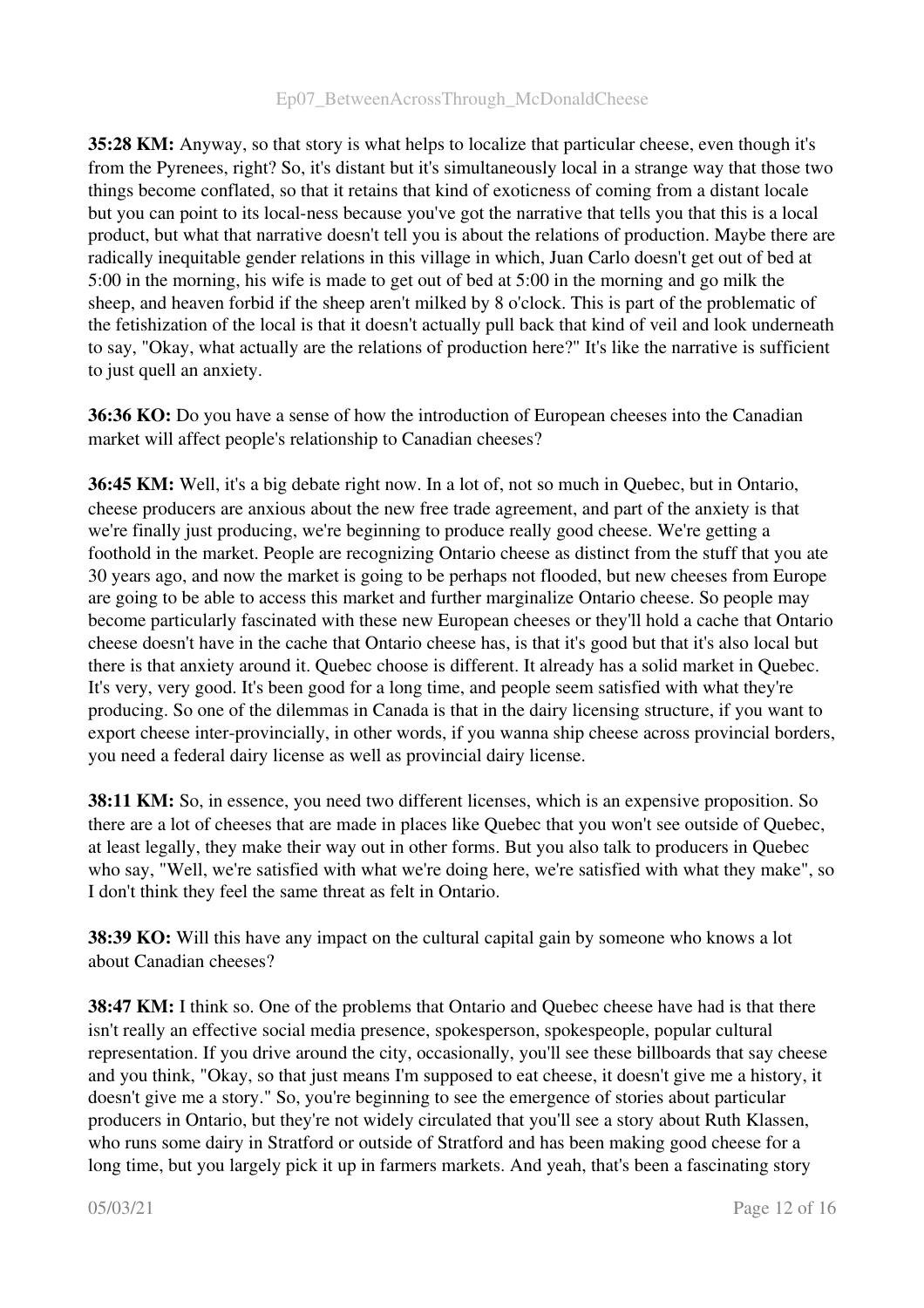#### Ep07\_BetweenAcrossThrough\_McDonaldCheese

because she's used community support to expand. So when she needed an initial infusion of funds to expand her production, she basically sold shares that could be paid back in cheese. So I, for example, bought, I think it was \$750 worth of cheese that would be... Or fronted \$750 of them, got back excess of that in the form of cheese over a period of time. So she basically issued cheese dollars that you could use to go to the farmers market or wherever, in St. Warren's Market and buy your cheese.

#### 40:24 KO: What?

40:25 KM: Yeah, so it was very, very innovative. But simultaneously it was...

40:29 KO: Wait, hold on. There's a shadow economy of cheese dollars. Just for my own sake, walk me through this. So you fronted \$750?

40:39 KM: Yeah, on the promise...

40:41 KO: And that bought you... In my mind, that buys you \$750 worth of cheese.

40:45 KM: And it bought me \$750 plus, only I can't remember what the exact proportion was.

40:49 KO: Is it appreciated?

40:49 KM: No, because that was the promise. What's the Popeye line? "A hamburger today for three hamburgers tomorrow."

[laughter]

41:00 KO: Okay, okay. I see.

41:01 KM: Like, "Front me the cash that we need right now and you'll get that plus \$500 bucks worth of cheese in return.

#### 41:10 KO: Wow.

41:10 KM: But the return will all be in the form of cheese. So if you are somebody like me who consumes an absurd amount of cheese, it's nothing.

41:18 KO: Sure, sure.

41:19 KM: It's a deal. But yeah, that's an investment in my cheese future. It is like futures, right?

[laughter]

41:25 KO: Right.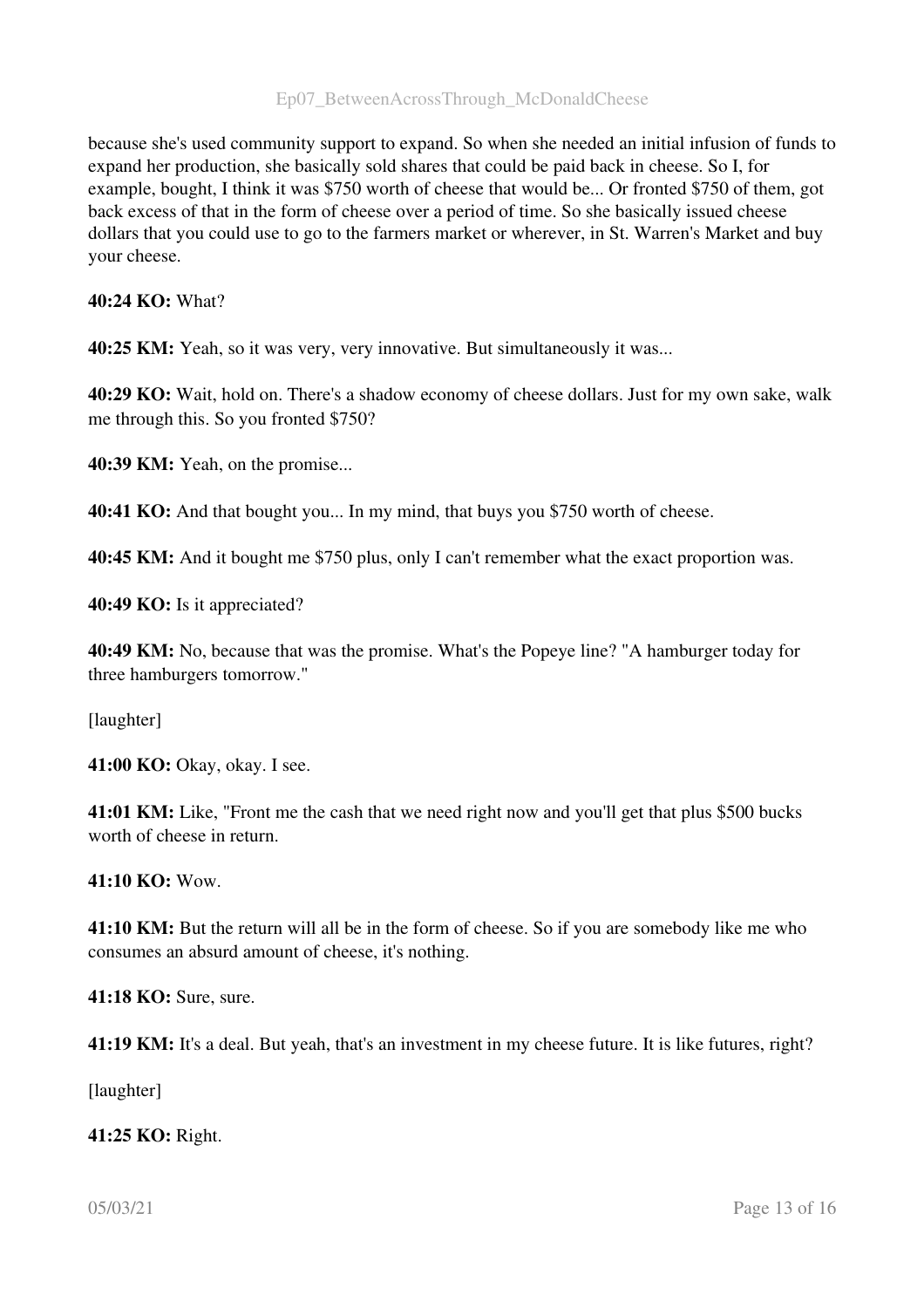41:25 KM: But it's also an indication of... And this is important, but it's an indication of somebody's... I mean, partially it's a faith in a community. Partially it's a faith in a community that will provide the capital without the financial services costs to go along with the provision of that capital that you would incur if you were to go to a bank. Part of it is a statement that, you go to a bank and banks are not all that keen in loaning money to what they might see as risky, and Ontario cheese really can... So that's markedly different than, for example, Italy where Italian banks take Parmigiano Reggiano. They'll take wheels of Parmigiano Reggiano as collateral on production loans, and they become responsible for aging and storing that cheese.

# 42:16 KO: The banks?

42:16 KM: So, they've got the banks. They've got banks who own warehouses of cheese and they'll hire people to make sure that the cheese is aging appropriately and that they're not losing value in the cheese. And the Italian government is seriously invested in making sure that the global price of Parmigiano does not fall below a particular level. It's like De Beers and diamonds, right? How do you keep the value of something up? You engage in price stabilization. And here's another good example, in the Villenueve Hills, above the north shore of Lake Geneva, that really snake-like boundary, Napoleonicera boundary between France and Switzerland. There are these old Napoleonic forts, that are largely just like bunker forts, but underneath the surface of these forts are these old armament vaults, which are reasonably long but they have constant temperature and constant humidity, which is good for munitions, but it's also good for aging cheese.

43:15 KM: So [43:18]  $\blacksquare$  of Comte have bought up these forts, and they're using them as sites for the aging and the maturation of Comte. And I went into one of these facilities with the guy who runs it once and he had bought robots. So there were what? Like, six armament vaults, and each of them is quite long. So he had a robot in each of these vaults. And the robot would... And cheese is stacked on wooden shelves and Comte in these big rounds. So the robot has sleeves, the sleeves slip up, pick up the cheese, bring it into the center of the aisle, brush it, flip it, put it back on the shelf, drop it, go up to the next shelf...

44:04 KO: These robots are like Zoombas that sweep our floors.

44:07 KM: Yeah. Exactly.

44:08 KO: They're just timing on the GPS.

44:10 KM: Then they move forward a meter, they do the same thing.

44:13 KO: Yes.

44:13 KM: They move forward... And each of these things, he said, cost about a million, so he's got...

44:17 KO: A robot?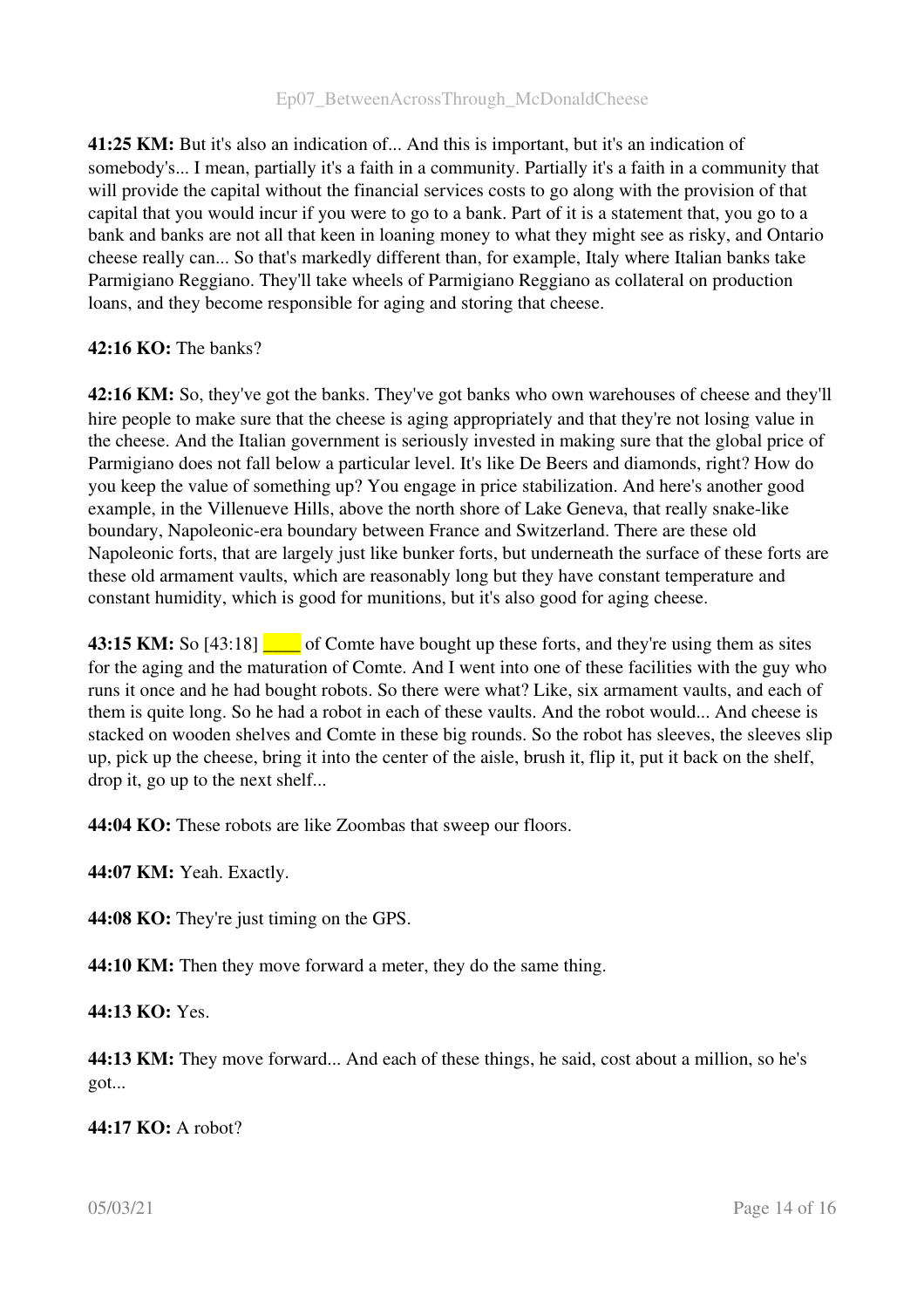44:17 KM: Yeah, he's got like, I don't know, \$6 million invested in these things. And I thought, "This is incredible." But then I stopped in that moment and I calculated the value of cheese that he had in that one facility at that one moment in time and what it would sell for in Canada which would be markedly more than what it sells for in France, but what it would sell... And it was like \$170 million in that one moment in time.

44:39 KO: My goodness.

44:40 KM: And you've got one facility making or maturing one kind of cheese in a country that makes hundreds and hundreds of different kinds of cheeses.

44:48 KO: And he probably bought the robots with cheese. No kidding. It's probably not...

44:53 KM: That was funny.

44:53 KO: But it could have been.

44:55 KM: If you give me a robot, I'll give you some Comte.

44:57 KO: Yeah, right.

44:57 KM: Who knows? It might have worked, it's France.

45:00 KO: It is France. Thank you so much.

[music]

45:04 S1: That was Professor Kevin Lewis O'Neil, in conversation with Professor Ken McDonald from the Department of Human Geography at the University of Toronto. On our next episode, we'll talk to professor Andrea Allen to discuss the embodiment of lesbian sexuality in Brazil. Please subscribe on Stitcher, Apple Podcasts, Spotify, or your favorite app, so you won't miss it. This monthly podcast was brought to you by the Centre for the Diaspora and Transnational Studies at the University of Toronto. I am Jane Romero. Thank you for listening and joining the conversation.